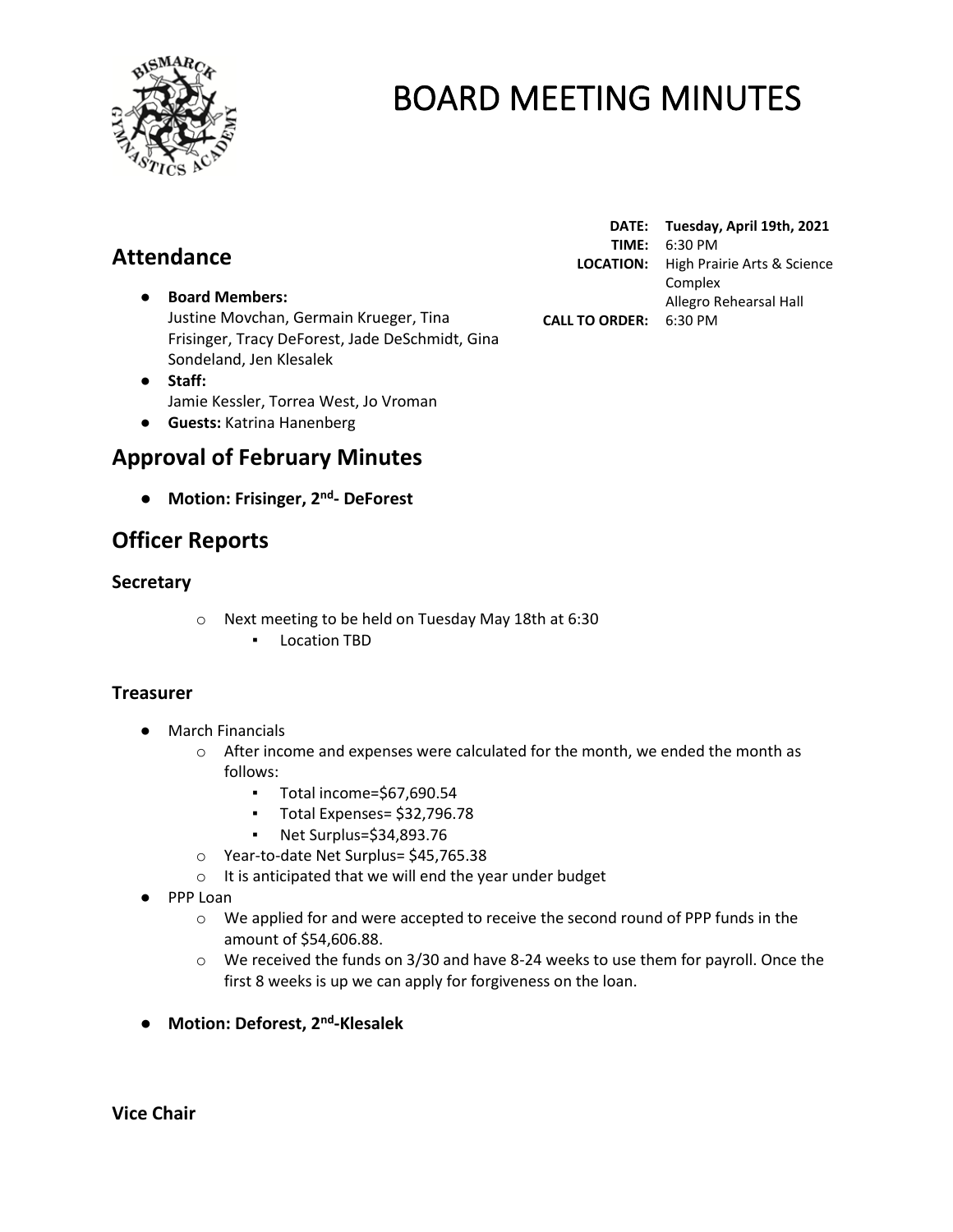

**No Report** 

#### **Chair**

No Report

### **Business/Program Reports**

- Recreational
	- We held registration for our April-May session on March 30 with a start time of 5:30PM rather than the traditional 9:00AM
		- We had some mixed feedback with several parents saying their employers were more forgiving than their children in finding the time to register
		- We introduced one new class this session
			- Christa is coaching a "By Invitation Only" class on Wednesdays at 12:30 designed for preschool-aged girls who will be groomed for early entry into the Competitive Program
		- We were able to offer 73 classes this session with the entry level classes filling up in 30 minutes
		- We are at 98% Capacity
			- Advanced Girls: 25/32
			- Advanced Tumbling: 16/16
			- Beginner Girls: 114/112
			- Beginner Tumbling: 80/80
			- High School: 17/20
			- Hot Shots: 14/16
			- Intermediate Girls: 65/64
			- Intermediate Tumbling: 23/32
			- Parent Tot: 43/42
			- BIO Class 7/6
			- Daycares: 59/59
			- Total: 589/599 (98% Capacity)
		- We have had some issues with coaching staff being unavailable during their scheduled hours which has been an adventure, but we are hoping to hire a few new staff members in the next couple weeks to fill in the gaps
- USAG Report
	- The Optional Team competed at the State Meet on March 20-21. Eight of the 12 girls qualified for Regionals and One was petitioned in due to an injury
		- April 16-18, 8 hard working qualifiers competed at Regionals in Bettendorf, Iowa
			- We had 2 individual Regional Champions has continued making small improvements at each meet.
		- Goal Sheets for the off-season will be filled out this week and we will begin upgrade season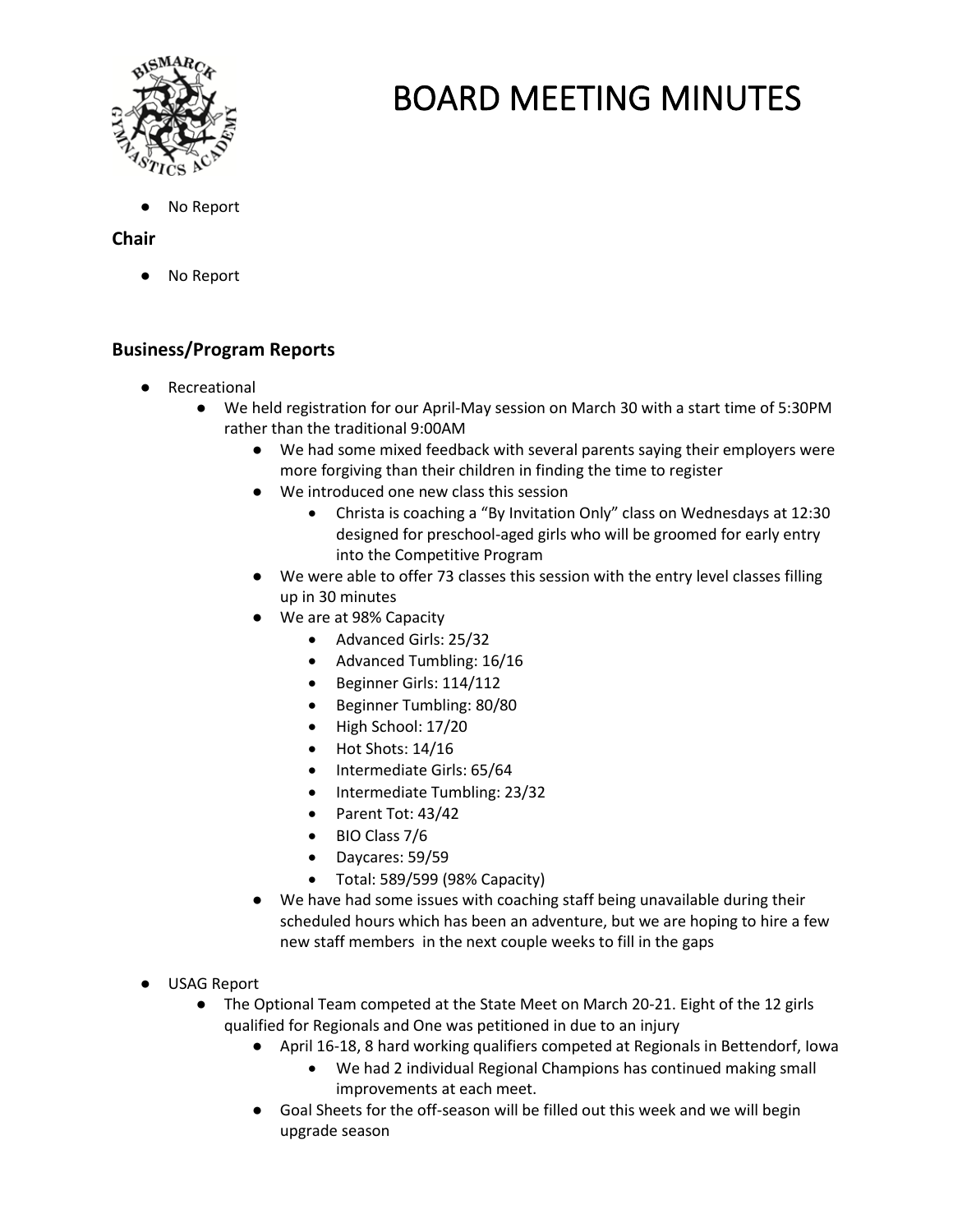

The girls are all very excited to improve their skills throughout their off-season

#### **Show Team**

- Gems continue to practice skills and have been working on the development of a performance
- BGA is seeking out alternative options for performance avenues
	- We are in the planning stages of a family performance
- High School
	- Jo reached out to the HS boosters president about removing the booster sign in the gym
		- It has been recommended that HS take the sign down at their expense no later than April 30th

#### **Business and Community Report**

- COVID-19
- The gym remains open at a level 6 welcoming back pre-school/daycare classes, HIT open gym, homeschool classes/open gym and birthday parties
- All guidelines continue to follow Dept of Health
- Continued Education
	- Staff continues to complete Safe Sport, background checks and fundamentals of gymnastics as a part of new training requirements
	- We held a CPR certification on February 21
- **Fundraising** 
	- Throwback
		- Fundraising options are being offered until supplies are depleted
	- Golf Scramble
		- BGA is planning a golf scramble for this summer and will update as things progress.
		- $\bullet$  We are aiming for June 21<sup>st</sup> at Pebble Creek and begun obtaining sponsorships
	- **Badlands Pizza** 
		- Pizza delivery was held on Tuesday March 23rd
		- We exceeded our projected profit for this fundraiser and have received very positive feedback on the quality of the product
	- **Scrips** 
		- We have families ordering cards and will continue to promote this throughout the year
	- Nutrition on 43rd
		- After communication with BPRD, we will not be able to complete the planned pop-up tea shop inside BGA due to their contract with Coke
		- We are exploring other options of collaboration for the future
	- **Space Aliens**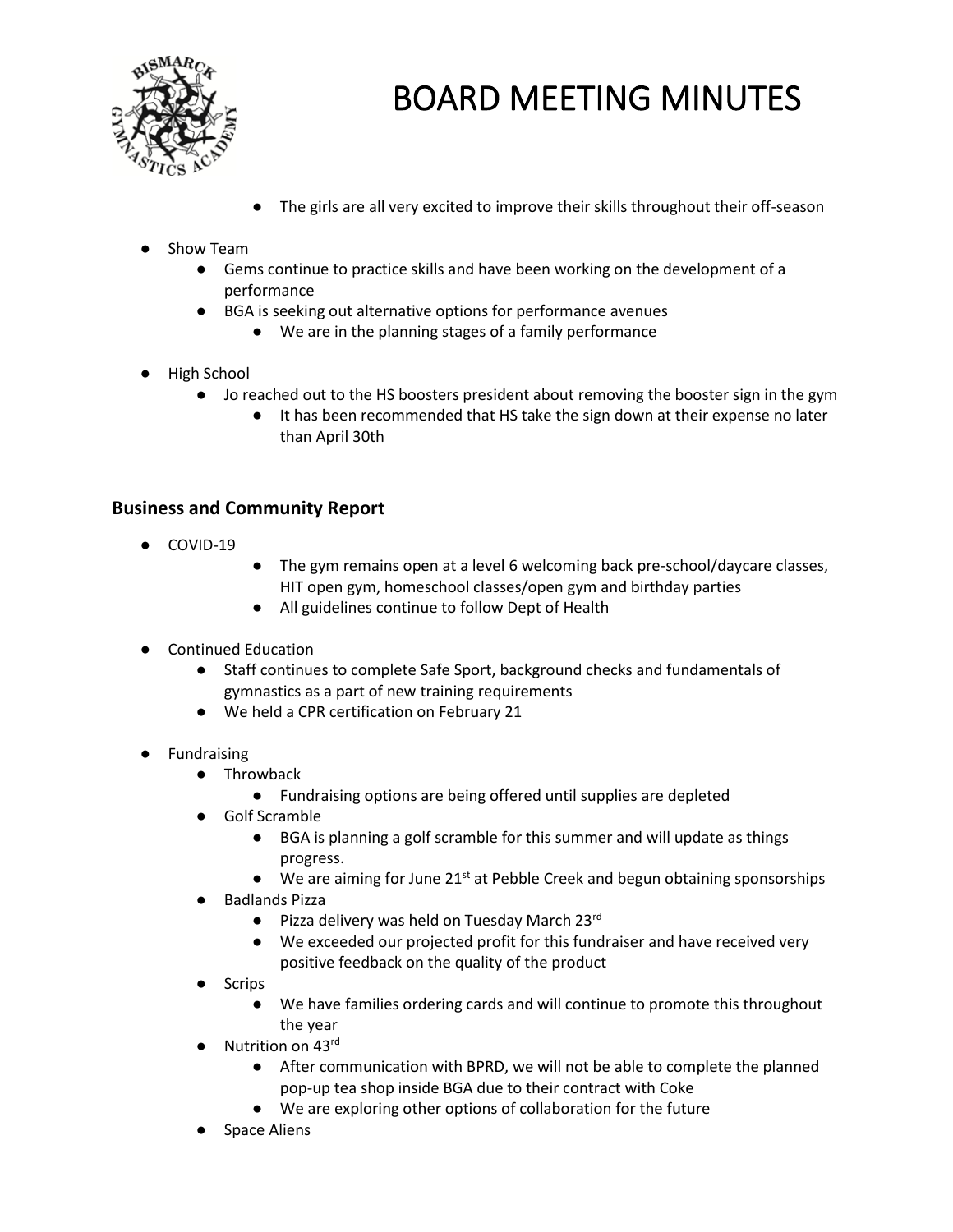

- We held an "Aliens Helping Humans" collaborative evet to assist with comp travel
- BGA received 20% back from sales both dine in and take out of total purchases throughout the day
- Poppin Popcorn
	- BGA launched its first ever product based online only fundraiser this month with Poppin Popcorn.
	- Gymnasts received a brochure with directions to promote to his/her family and friends across the country.
	- Buyers are directed to an online catalog by either text, QR code, or email and shop like they would on Amazon.
	- The product is then delivered directly to their door eliminating the need to pick up and deliver products in person.
- Golf Scramble
	- $\bullet$  BGA will host its first annual Golf Scramble on Monday June 21st, 2021 at Pebble Creek Golf Course
		- We are offering:
			- 9 Hole sponsorships at \$500 each
			- Price per player \$125 (\$500 per team) with room for 18 teams of 4 or 72 players
		- Time Frame:
			- 1pm check in
			- 2pm Shotgun start
			- 4-5 Social hour and completion of contests (hole-in-one, putting contest)
			- 5pm Dinner (announcements/prizes)
			- 6pm Silent auction close and wrap up
	- BGA has secured multiple silent auction donations and will continue to seek items until the date of the event
		- All wine, liquor, staff and supplies ( a percentage of the profit will go to BGA. Permit will be held by donor)
		- All beer will be poured by bar staff
		- There will be promotional and physical signage for the event as well
	- Sponsorships
		- Hole in one contest (donor holds the insurance policy)
		- Putting contest (donor holds the insurance policy)
		- Hole sponsors (sponsors to provide games)
		- We have 4 confirmed hole sponsors and are seeking to fill the remaining openings
		- We will open team registration no later than the beginning of May
- Community Outreach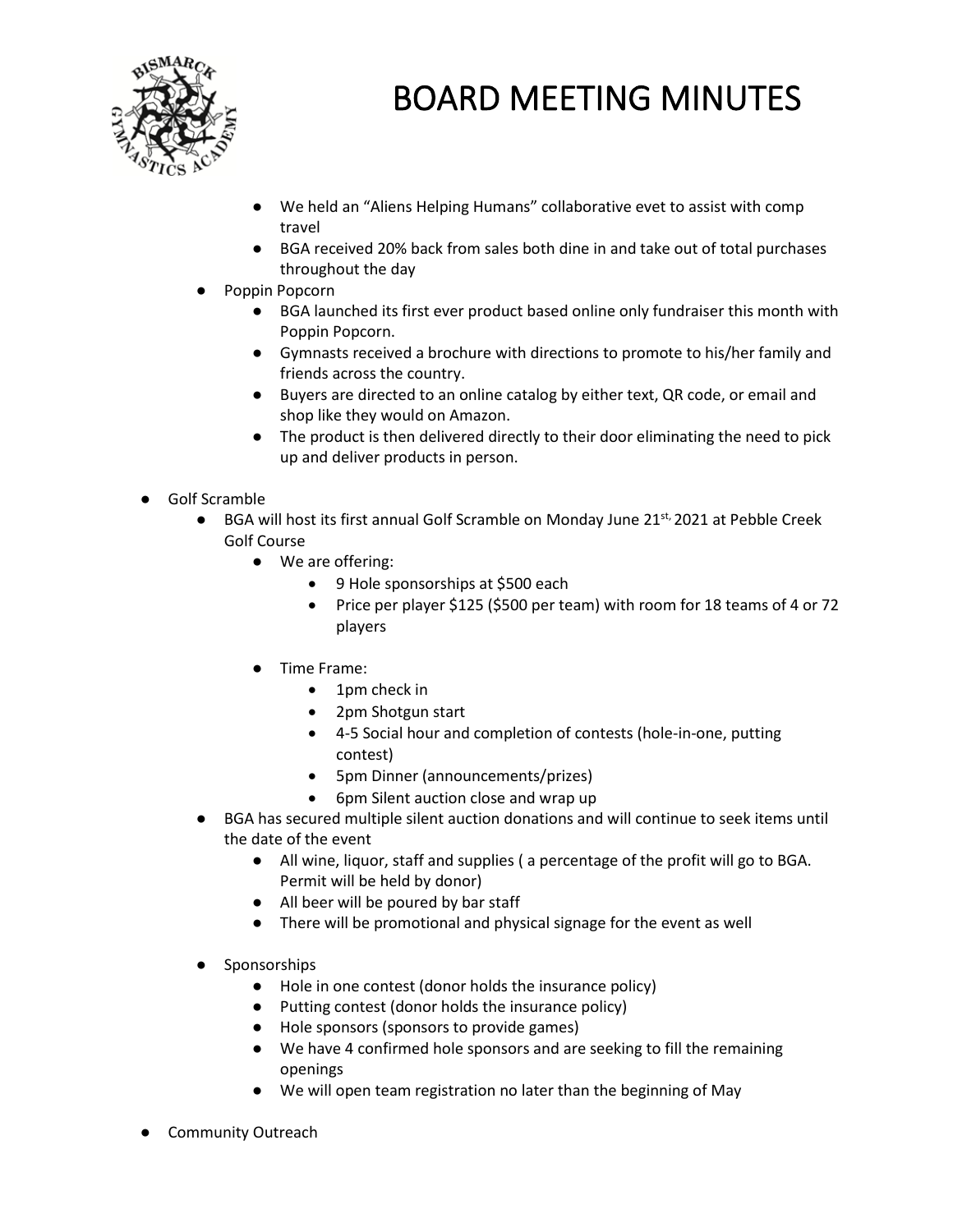

- Germain Krueger represented BGA and spoke to the Bismarck Park District Board on March 18<sup>th</sup>.
	- She updated them on attendance and programs available to the community and advocated the need for more gymnastics space in Bismarck
- BGA has reached out to the ND women's Business Center (NDWBC) and attended a free online quarterly CORE women's event on Tuesday April 13<sup>th</sup> "Business Builders Webinar-Steps to Business Success-Marketing"
- **Charitable Gaming** 
	- We have completed documentation listed by the checklist provided to BGA by AGS and have it available on Teams
	- We should now be able to submit all documentation for contract negotiation and application processes
	- Both staff and Board members are actively seeking out possible gaming sites and will continue to do so. There is a "who do you know" section included on the session newsletter

### **Old Business**

- Personnel Policy Manual review/restructure
	- Tabled until next month's meeting
- 2021-22 FY Draft Budget Review
	- The proposed budget is close to the budget we had pre-covid
	- More travel for the competitive program is proposed in the upcoming budget
	- Discussion about the current tuition for the Rec program is lower compared with other near-by facilities
		- Proposed an increase in the rec tuition

#### **New Business**

- Private Lesson Policy
	- Discussion about the current policy
	- If there are no staff to fill the classes that are scheduled for that day, there should not be private lessons held
		- Staff need to pick up open shifts prior to a scheduled private lesson

**Klesalek made a motion that the revised edits to the private lesson policy**  be approved- Tracy-2<sup>nd</sup> -Motion carried